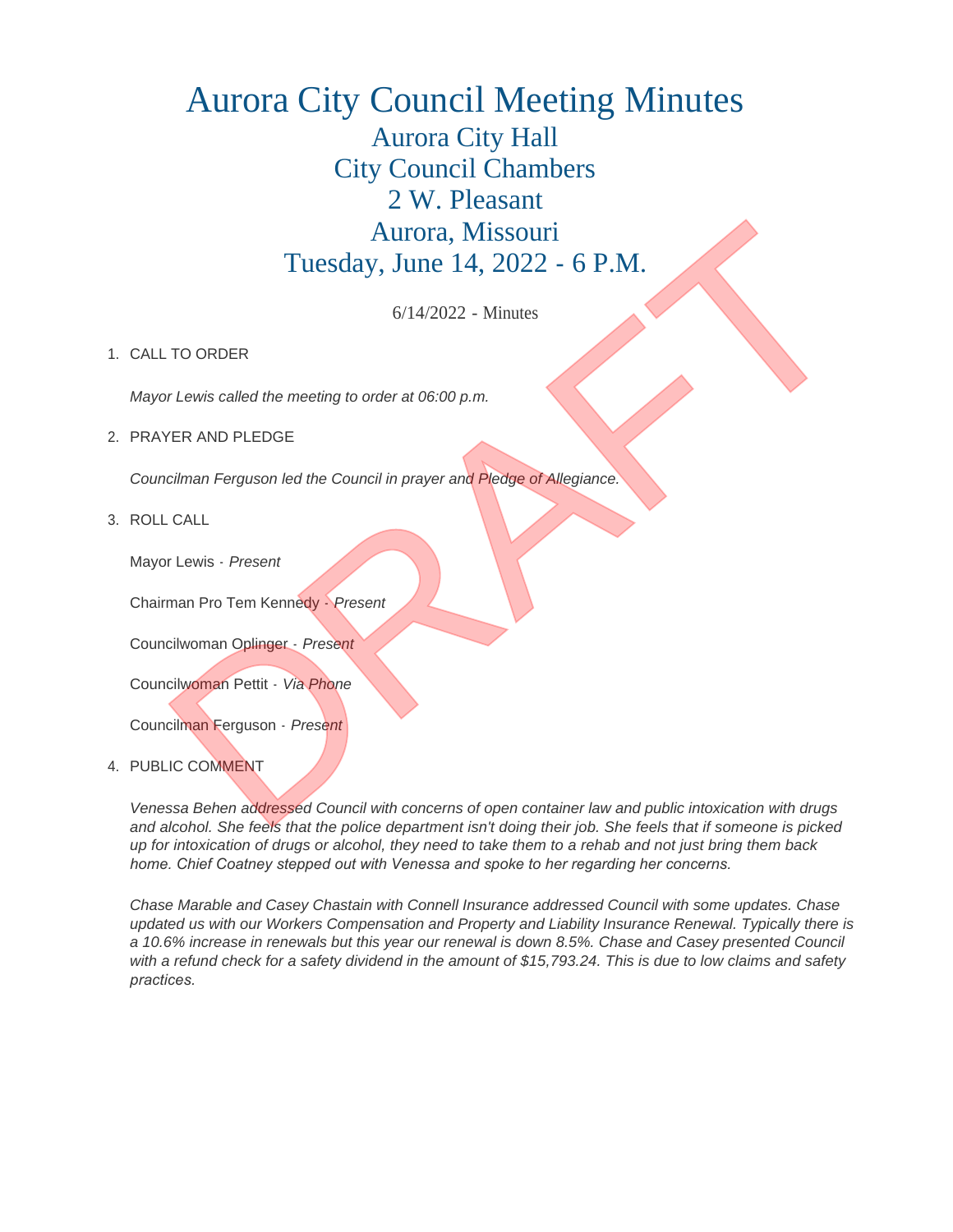## 5. COUNCIL FORUM

*Chairman Pro Tem Kennedy attended the City Council/Park Board Joint session meeting held on Thursday, May 26, 2022. June 4, 2022 attended a very challenging 0.03 race to raise money for Light the Night at the Strike Zone. June 2, 2022 attended the MML Conference held at City Hall. Great job fitting everyone in there. June 9, 2022 Bright Futures Advisory Board meeting.* 

*Councilwoman Oplinger just reminded everyone of all the events happening in Aurora this weekend. Light the Night Saturday starting at 5 p.m., Mustang Mania at 9:00 a.m. at Jimmy Mitchel Motors, Ribbon Cutting at 12:30 pm for the new mural right off the square and attended Rotary meeting held on June 14, 2022.* Contributed for the exercised particular components on the cooler and particular and particular and particular<br>
10. DRAFT ACT CONSULTS AND THE CONSULTS AND CONSULTS AND CONSULTS AND CONSULTS CONSULTS CONSULTS CONSULTS CONS

*Councilman Ferguson didn't have anything to report.*

*Mayor Lewis attended Liberty Utilities ribbon cutting, Community Foundation of the Ozarks meeting, MML here at City Hall, Ribbon cutting and Grand Opening for A to Z Glass.* 

## 6. CONSENT AGENDA

*Mayor Lewis made a motion to approve the Consent Agenda. Chairman Pro Tem Kennedy seconded the motion. Motion passed with the following votes documented as follows:*

Mayor Lewis - *Aye*

Chairman Pro Tem Kennedy - *Aye*

Councilwoman Oplinger - *Aye*

Councilwoman Pettit - *Abstain via Phone*

Councilman Ferguson - *Abstain*

6.I. Approval Of Minutes-City Council Regular Session Minutes May 24, 2022

*See Consent Agenda*

6.II. Approval Of Minutes - City Council And Park Board Work Session May 26, 2022

*See Consent Agenda*

6.III. May/June 2022 Appropriations

*See Consent Agenda*

7. OLD BUSINESS

*None*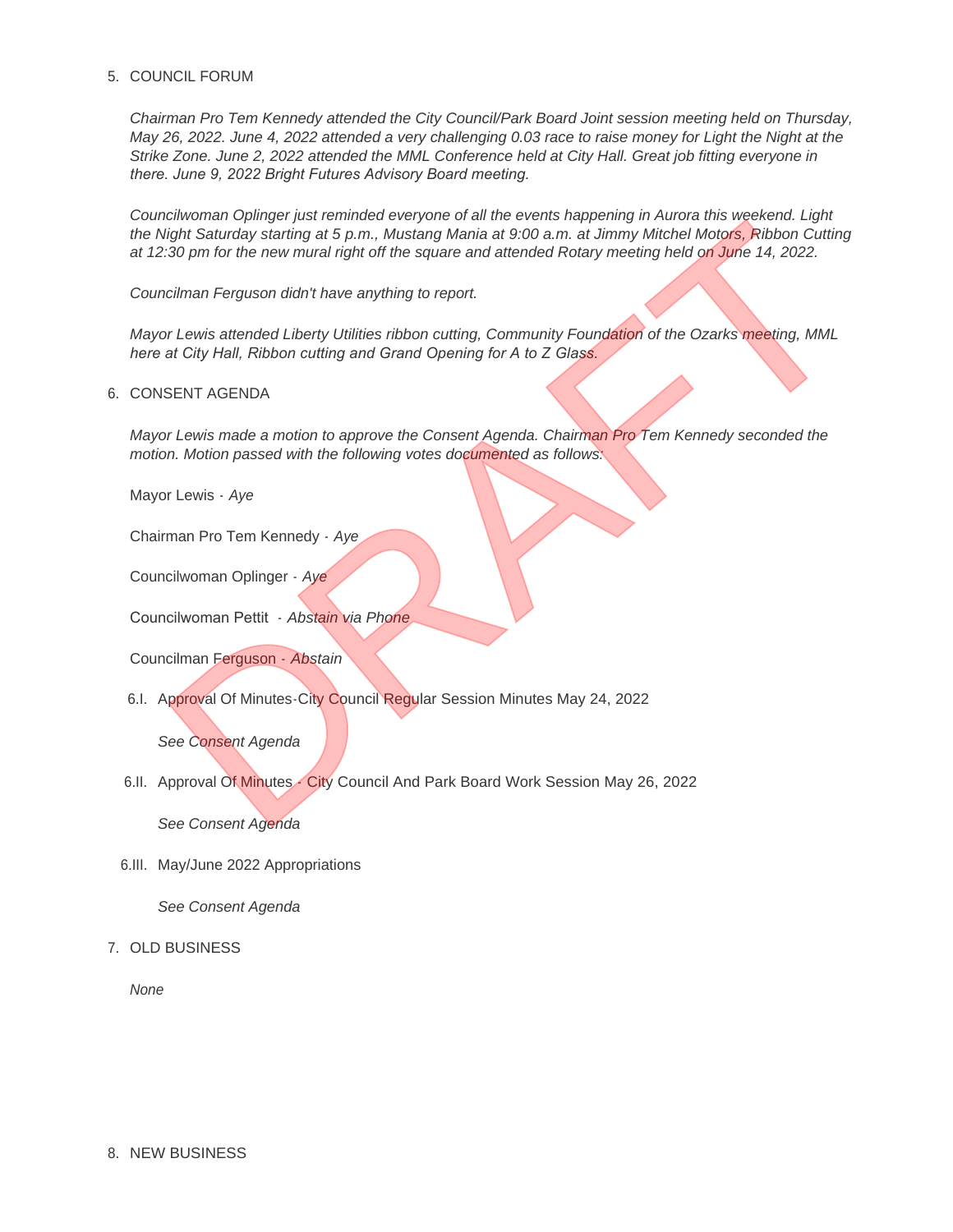8.I. Oath Of Office And Pinning Of New Police Officer

*New Police Officer, Blake Baldwin was sworn in by City Clerk, Kamy Kulow. Was pinned by Field Training Officer Sheyenne.* 

8.II. Resolution 2022-1865 MoDot Municipal Agreement

*City Manager, Jon Holmes addressed Council to let them know that this MoDot Municipal Agreement is a continuation of what MoDot started back in 2016 to add sidewalks for ADA standards and to add curb and gutter to make improvements along Church and Elliott.* 

*Mayor Lewis made a motion to approve Resolution 2022-1865 MoDot Municipal Agreement. Councilman Ferguson seconded the motion. Motion passed with votes documented as follows:*

Mayor Lewis - *Aye*

Chairman Pro Tem Kennedy - *Aye*

Councilwoman Oplinger - *Aye*

Councilwoman Pettit - *Abstain via Phone*

Councilman Ferguson - *Aye*

8.III. Resolution 2022-1863 Appointing Membership To The Airport Board - Holder

*Mayor Lewis made a motion to approve Resolution 2022-1863 Appointing Membership to the Airport Board- Holder. Councilwoman Oplinger seconded the motion. Motion passed with votes documented as follows:*

Mayor Lewis - *Aye*

Chairman Pro Tem Kennedy - *Aye*

Councilwoman Oplinger - *Aye*

Councilwoman Pettit - *Abstain via Phone*

Councilman Ferguson - *Aye*

8.IV. Resolution 2022-1862 Appointing Membership To The Airport Board - Werner *Mayor Lewis made a motion to approve Resolution 2022-1862 Appointing Membership to the Airport Board -Werner. Chairman Pro Tem Kennedy seconded the motion. Motion passed with votes documented as follows:* City Manager, Jones How the Holidageas Council o is them how that the Mapon Manufacture and the Control of Manufacture and the Manufacture and the Manufacture and the Manufacture and the Manufacture and the Manufacture and

Mayor Lewis - *Aye*

Chairman Pro Tem Kennedy - *Aye*

Councilwoman Oplinger - *Aye*

Councilwoman Pettit - *Abstain via Phone*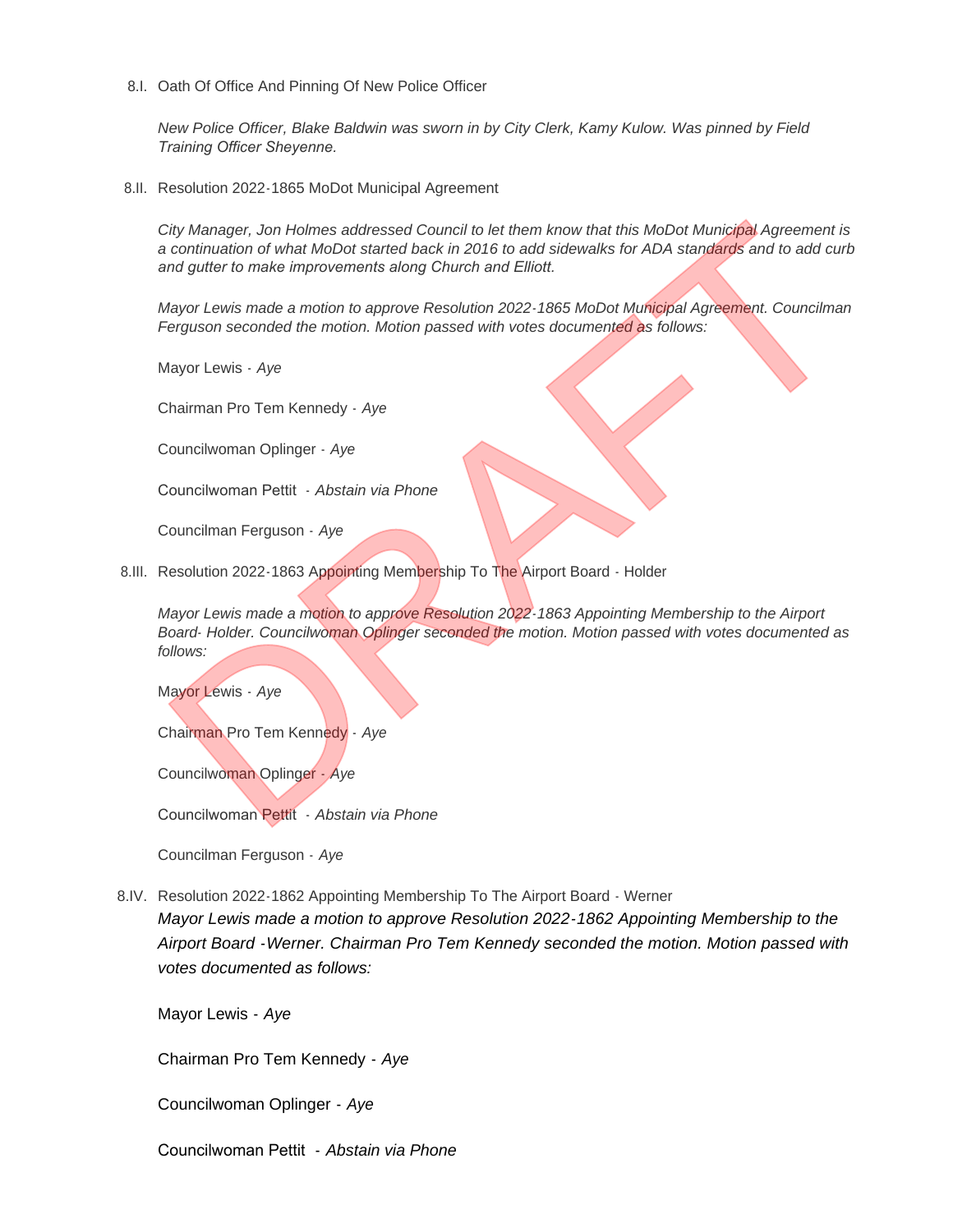Councilman Ferguson - *Aye*

8.V. Resolution 2022-1861 Appointing Membership To The Airport Board - Farless *Mayor Lewis made a motion to approve Resolution 2022-1861 Appointing Membership to the Airport Board -Farless. Councilwoman Oplinger seconded the motion. Motion passed with votes documented as follows:*

Mayor Lewis - *Aye*

Chairman Pro Tem Kennedy - *Aye*

Councilwoman Oplinger - *Aye*

Councilwoman Pettit - *Abstain via Phone*

Councilman Ferguson - *Aye*

8.VI. First Reading Of Ordinance No. 2022-3256

*City Manager, Jon Holmes addressed Council that this Ordinance comes from General Code which is the organization that oversees and helps manage our City Ordinances through Codification. Also with*  whom we keep all of our City Codes and City Ordinances online. One of the many services they provide *is to make sure our City Codes and Ordinances are up to date and make sure they are in line with State Statutes. If there are any updates, they notify us and make the changes and updates as needed.*  Mayor Lewis - Aye<br>
Councilhooman Performandy - Aye<br>
Councilhooman Performandy - Aye<br>
Councilhooman Performand - Abstain via Phone<br>
8yt<br>
19. Dramate and the council was Phone<br>
29. Dramate and the control was a control was t

*Councilwoman Oplinger made a motion to approve the First Reading of Ordinance 2022-3256 Adopting Ordinance Statutory Updates. Councilman Ferguson seconded the motion. Motion passed with votes documented as follows:*

Mayor Lewis - *Aye*

Chairman Pro Tem Kennedy - *Aye*

Councilwoman Oplinger - *Aye*

Councilwoman Pettit - *Abstain via Phone*

Councilman Ferguson - *Aye*

8. VII. Second Reading Of Ordinance No. 2022-3256

*Councilwoman Oplinger made a motion to approve the Second Reading of Ordinance 2022-3256 Adopting Ordinance Statutory Updates. Mayor Lewis seconded the motion. Motion passed with votes documented as follows:*

Mayor Lewis - *Aye*

Chairman Pro Tem Kennedy - *Aye*

Councilwoman Oplinger - *Aye*